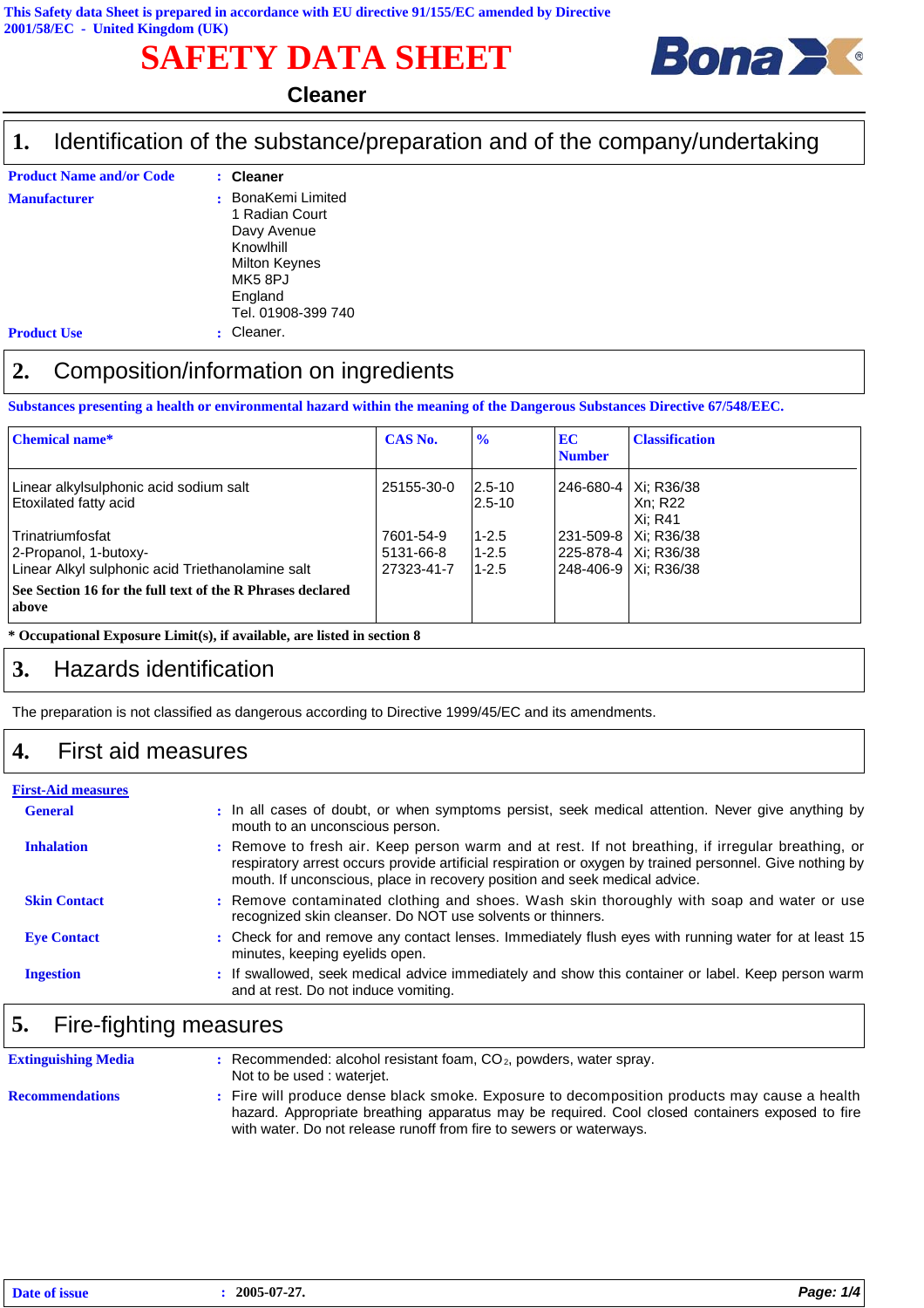| <b>Cleaner</b>  |                             |                                                                                                                                                                                                                                                                                                                                                                                                                                                                                                                                                                  |  |  |  |
|-----------------|-----------------------------|------------------------------------------------------------------------------------------------------------------------------------------------------------------------------------------------------------------------------------------------------------------------------------------------------------------------------------------------------------------------------------------------------------------------------------------------------------------------------------------------------------------------------------------------------------------|--|--|--|
| 6.              | Accidental release measures |                                                                                                                                                                                                                                                                                                                                                                                                                                                                                                                                                                  |  |  |  |
| <b>Spill</b>    | <b>Personal precautions</b> | : Avoid breathing vapor or mist. Refer to protective measures listed in sections 7 and 8.<br>: Contain and collect spillage with non-combustible absorbent materials, e.g. sand, earth, vermiculite,<br>diatomaceous earth, and place in container for disposal according to local regulations (see section<br>13). Do not allow to enter drains or watercourses. Clean preferably with a detergent; avoid use of<br>solvents. If the product contaminates lakes, rivers, or sewers, inform the appropriate authorities in<br>accordance with local regulations. |  |  |  |
|                 |                             | Note: See section 8 for personal protective equipment and section 13 for waste disposal.                                                                                                                                                                                                                                                                                                                                                                                                                                                                         |  |  |  |
| 7.              | Handling and storage        |                                                                                                                                                                                                                                                                                                                                                                                                                                                                                                                                                                  |  |  |  |
| <b>Handling</b> |                             | : Keep container tightly closed.                                                                                                                                                                                                                                                                                                                                                                                                                                                                                                                                 |  |  |  |
|                 |                             | Avoid contact with skin and eyes. Avoid inhalation of vapors and spray mist.                                                                                                                                                                                                                                                                                                                                                                                                                                                                                     |  |  |  |
|                 |                             | Eating, drinking and smoking should be prohibited in area where this material is handled, stored and<br>processed. Workers should wash hands and face before eating, drinking and smoking.                                                                                                                                                                                                                                                                                                                                                                       |  |  |  |
|                 |                             | Put on appropriate personal protective equipment (see Section 8).                                                                                                                                                                                                                                                                                                                                                                                                                                                                                                |  |  |  |
|                 |                             | Never use pressure to empty: container is not a pressure vessel. Always keep in containers made<br>from the same material as the original one.                                                                                                                                                                                                                                                                                                                                                                                                                   |  |  |  |
|                 |                             | Comply with the health and safety at work laws.                                                                                                                                                                                                                                                                                                                                                                                                                                                                                                                  |  |  |  |
| <b>Storage</b>  |                             | : Store in accordance with local regulations. Store in a cool, well-ventilated area away from<br>incompatible materials and ignition sources.                                                                                                                                                                                                                                                                                                                                                                                                                    |  |  |  |
|                 |                             | Keep away from: OXIDIZING AGENTS, strong alkalis, strong acids.<br>No smoking. Prevent unauthorized access. Containers that are opened must be carefully resealed<br>and kept upright to prevent leakage.<br>Do not empty into drains                                                                                                                                                                                                                                                                                                                            |  |  |  |
| O               |                             | controle/poroopol_protoction                                                                                                                                                                                                                                                                                                                                                                                                                                                                                                                                     |  |  |  |

### **8.** Exposure controls/personal protection

| <b>Engineering measures</b>           | : Provide adequate ventilation. Where reasonably practicable, this should be achieved by the use of<br>local exhaust ventilation and good general extraction. If these are not sufficient to maintain<br>concentrations of particulates and solvent vapors below the OEL, suitable respiratory protection<br>must be worn. |
|---------------------------------------|----------------------------------------------------------------------------------------------------------------------------------------------------------------------------------------------------------------------------------------------------------------------------------------------------------------------------|
| <b>Occupational Exposure Limits</b>   | : Not available.                                                                                                                                                                                                                                                                                                           |
| <b>Personal protective equipment</b>  |                                                                                                                                                                                                                                                                                                                            |
| <b>Respiratory system</b>             | : If workers are exposed to concentrations above the exposure limit, they must use appropriate,<br>certified respirators.                                                                                                                                                                                                  |
| <b>Skin and body</b>                  | : Not applicable.                                                                                                                                                                                                                                                                                                          |
| <b>Hands</b>                          | : For prolonged or repeated handling, use gloves: nitrile.                                                                                                                                                                                                                                                                 |
|                                       | Barrier creams may help to protect the exposed areas of the skin, but should not be applied once<br>exposure has occurred.                                                                                                                                                                                                 |
| <b>Eyes</b>                           | : Use safety eyewear designed to protect against splash of liquids.                                                                                                                                                                                                                                                        |
| <b>Environmental exposure control</b> |                                                                                                                                                                                                                                                                                                                            |

Do not allow to enter drains or watercourses.

# **9.** Physical and chemical properties

| <b>Physical state</b>   | $:$ Liquid.                         |
|-------------------------|-------------------------------------|
| <b>Odor</b>             | Pleasant.<br>÷                      |
| <b>Color</b>            | : Green. Blue.                      |
| <b>Flash point</b>      |                                     |
| pH                      | $: 11$ [Basic.]                     |
| <b>Specific gravity</b> | : 1 (Water = 1)                     |
| <b>Solubility</b>       | : Soluble in cold water, hot water. |
|                         |                                     |

| Date. | 2005-07-27. | 2/4<br>ane<br>$-2$ |
|-------|-------------|--------------------|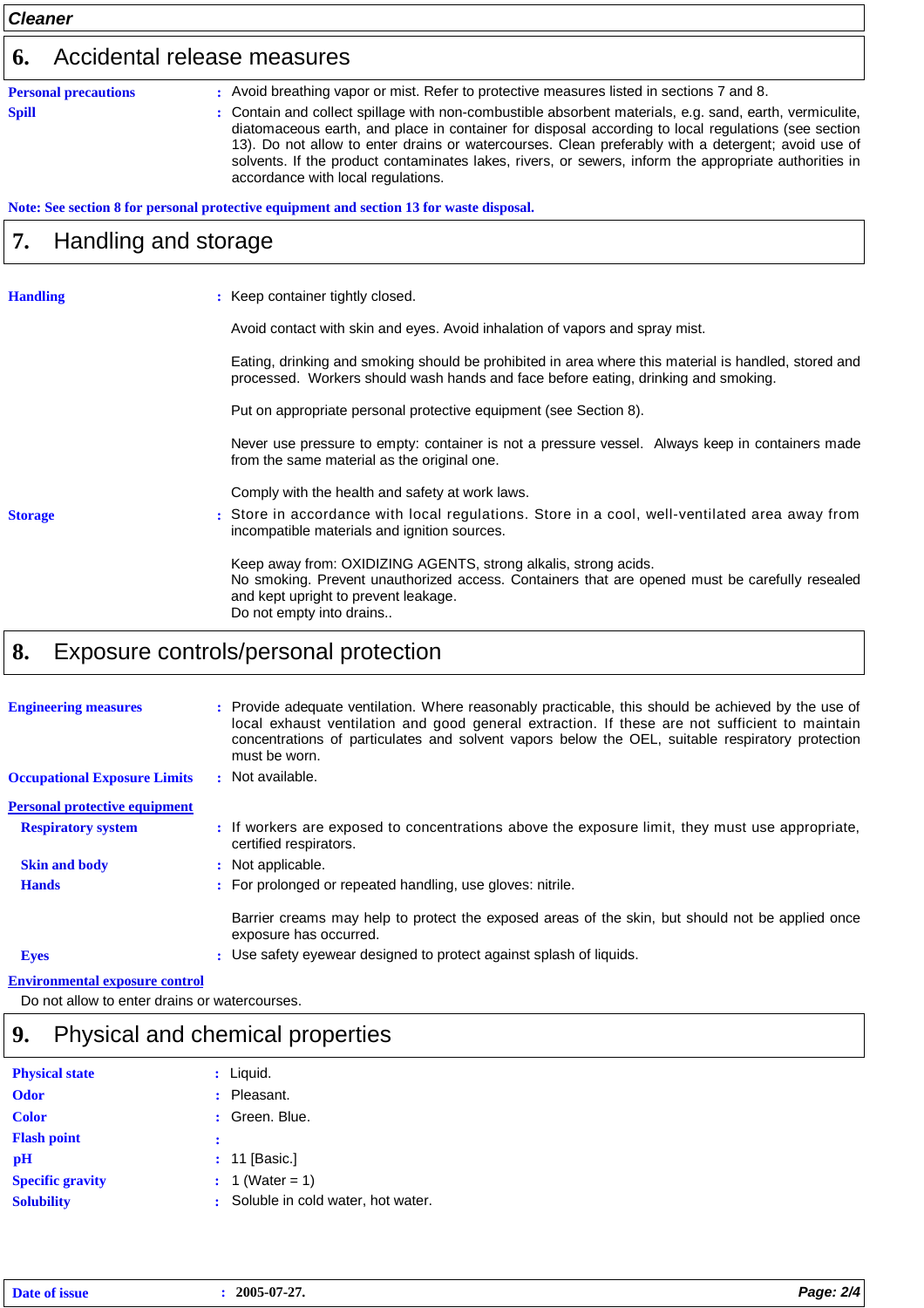*Cleaner*

### 10. Stability and reactivity

Stable under recommended storage and handling conditions (see section 7).

Hazardous decomposition products: carbon monoxide, carbon dioxide, smoke, oxides of nitrogen.

Keep away from the following materials to prevent strong exothermic reactions: OXIDIZING AGENTS, strong alkalis, strong acids.

## **11.** Toxicological information

There is no data available on the preparation itself. The preparation has been assessed following the conventional method of the Dangerous Preparations Directive 1999/45/EC and is classified for eco-toxicological properties accordingly. See Sections 2 and 15 for details.

Repeated or prolonged contact with the preparation may cause removal of natural fat from the skin, resulting in non-allergic contact dermatitis and absorption through the skin. If splashed in the eyes, the liquid may cause irritation and reversible damage.

# **12.** Ecological information

There is no data available on the preparation itself. Do not allow to enter drains or watercourses.

The preparation has been assessed following the conventional method of the Dangerous Preparations Directive 1999/45/EC and is not classified as dangerous for the environment.

#### **Ecotoxicity Data**

| <b>Ingredient Name</b> | <b>Species</b> | <b>Period</b> | <b>Result</b>        |
|------------------------|----------------|---------------|----------------------|
| Trinatriumfosfat       | Fish (LC50)    | 48 hour(s)    | 1650 mg/l            |
| 2-Propanol, 1-butoxy-  | Fish (LC50)    | 96 hour(s)    | 560 mg/l             |
|                        | Fish (LC50)    | 96 hour(s)    | $1000 \text{ m}$ a/l |
|                        | Daphnia (EC50) | 48 hour(s)    | $>1000$ mg/l         |

#### **Ecological information**

| <b>Ingredient Name</b>                            |                  | Persistence/degradability |             |                                    |  | <b>Bioaccumulative potential</b>                          |      |  |                 |
|---------------------------------------------------|------------------|---------------------------|-------------|------------------------------------|--|-----------------------------------------------------------|------|--|-----------------|
|                                                   | BOD <sub>5</sub> | <b>COD</b>                | <b>ThOD</b> | <b>Aquatic</b><br><b>Half-life</b> |  | <b>Photolysis</b> Biodegradability LogP <sub>ow</sub> BCF |      |  | <b>Potentia</b> |
| Etoxilated fatty acid<br>2-Propanol,<br>1-butoxy- |                  |                           |             |                                    |  | Readily<br>Readily                                        | 1.15 |  | low             |

## **13.** Disposal considerations

Do not allow to enter drains or watercourses. Dispose of according to all federal, state and local applicable regulations. **European Waste Catalogue :** 20 01 30 **(EWC)**

**Hazardous Waste :** To present knowledge of the supplier, this product is not regarded as hazardous waste as defined by EU Directive 91/689/EC.

### **14.** Transport information

| <b>Land - Road/Railway</b> |                      |
|----------------------------|----------------------|
| <b>UN</b> number           | Not regulated.<br>÷. |
| <b>Sea</b>                 |                      |
| <b>UN</b> number           | : Not regulated.     |
| <b>Marine Pollutant</b>    | : No.                |
| Air                        |                      |
| <b>UN</b> number           | : Not regulated.     |
| <b>Inland waterways</b>    |                      |
| <b>UN</b> number           | Not regulated.<br>÷  |
|                            |                      |

| Date of issue | 2005-07-27. | Page: 3/4 |
|---------------|-------------|-----------|
|---------------|-------------|-----------|